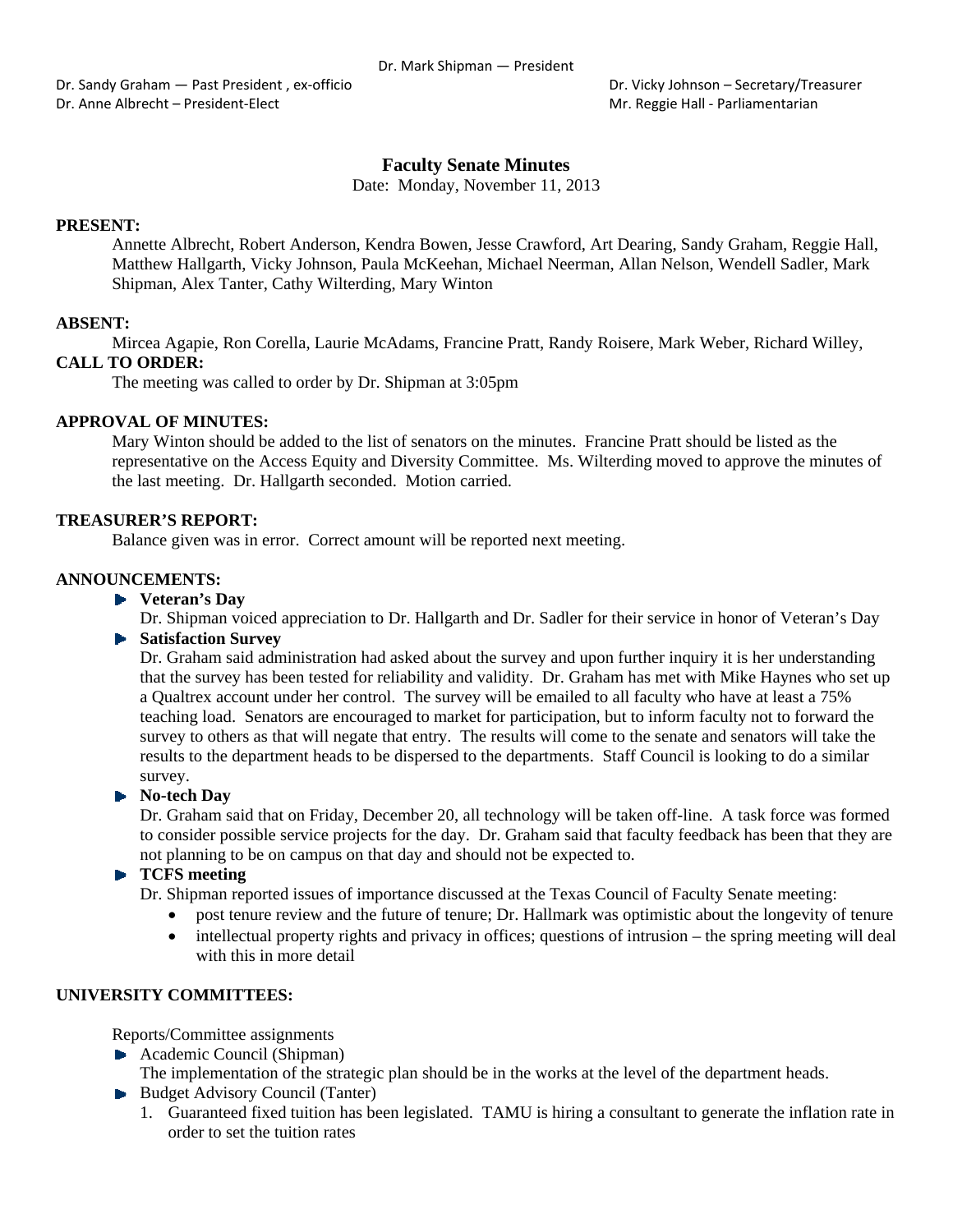Dr. Sandy Graham — Past President , ex‐officio Dr. Vicky Johnson – Secretary/Treasurer Dr. Anne Albrecht – President-Elect **Mateurs 2006** Mr. Reggie Hall - Parliamentarian

- 2. Paying for base tuition of 12 hours with the option of taking more hours at no additional cost has been taken off the table
- 3. Mr. Minckler has proposed collapsing fees to save \$500,000 per year
- **Curriculum Committee (Hallgarth)** We will be converting to the TCCN (Texas Common Course Numbers) to expedite course transfer in effect for Fall 2014
- SEMEC (Shipman) No report
- **CII** Advisory Council (Wilterding)
	- 1. Printing will be upgraded to allow for mobile access
	- 2. Windows will not be upgraded to Windows 8 at this time
	- 3. Classroom labs are utilizing usage tracking
	- 4. In spring, changes in login are working toward single login
	- 5. Current faculty fellows are Gentry, Garza, Jafri, McKeehan, and Maben
	- 6. 47 courses have been redesigned so far
- **Employee Benefits Committee (Shipman)**

Have not met; will be discussing the effect of the Affordable Care Act on benefits, particularly how adjuncts will be counted

- University Calendar Committee (Johnson)
	- 1. New summer schedule will be implemented in Summer 2014
	- 2. Discussion is in progress regarding the start date of Spring 2015 (Jan. 12 or Jan. 20)
- **Access Equity and Diversity Committee (Wilterding)**
- No report
- CLASS (Graham) No report
- **Faculty Handbook Committee (Shipman)** Chapters 1, 5, and 6 have been sent to faculty for feedback. Revision of Chapter 4 is still in progress.

# **OLD BUSINESS**

# **Updated committee report**

Dr. Shipman reported that some institutions have far fewer committees than we (as reported at the TCFS). For example, UNT has 40. Dr. Shipman met with Dr. McGregor about current committees probably underrepresented by faculty senate and asked if they could be added. These include Academic Assessment, University Evaluation and Effectiveness; Academic Council Management Team; Academic Standards; Campus Ethics, Compliance, and Enterprise Risk Management; Developmental Education Advisory Council; University Discipline Appeals.

Sharepoint is proposed to be used to disperse data regarding the actions of various committees. It is unclear who will have access to these share files through what process at this time.

# **Tobacco use**

The system policy will come from A&M to Angie Brown, Kent Styron, and Rusty Jergins. After discussion, motion was made by Dr. Graham, seconded by Mr. Dearing, and passed by the senate authorizing Dr. Shipman to write a formal position from the Faculty Senate to be presented to Mr. Styron. The document will request that areas be officially designated for tobacco use that comply with Texas law, ashtrays be placed in compliance with the 20 ft. rule, and that signs be posted in entryways clearly stating the policy.

# **NEW BUSINESS**

# **Ranger College**

Dr. Murray has requested feedback from faculty regarding their experience with transfers from Ranger College. They are requesting a dialogue with TSU regarding partnership status. Feedback from senators included: